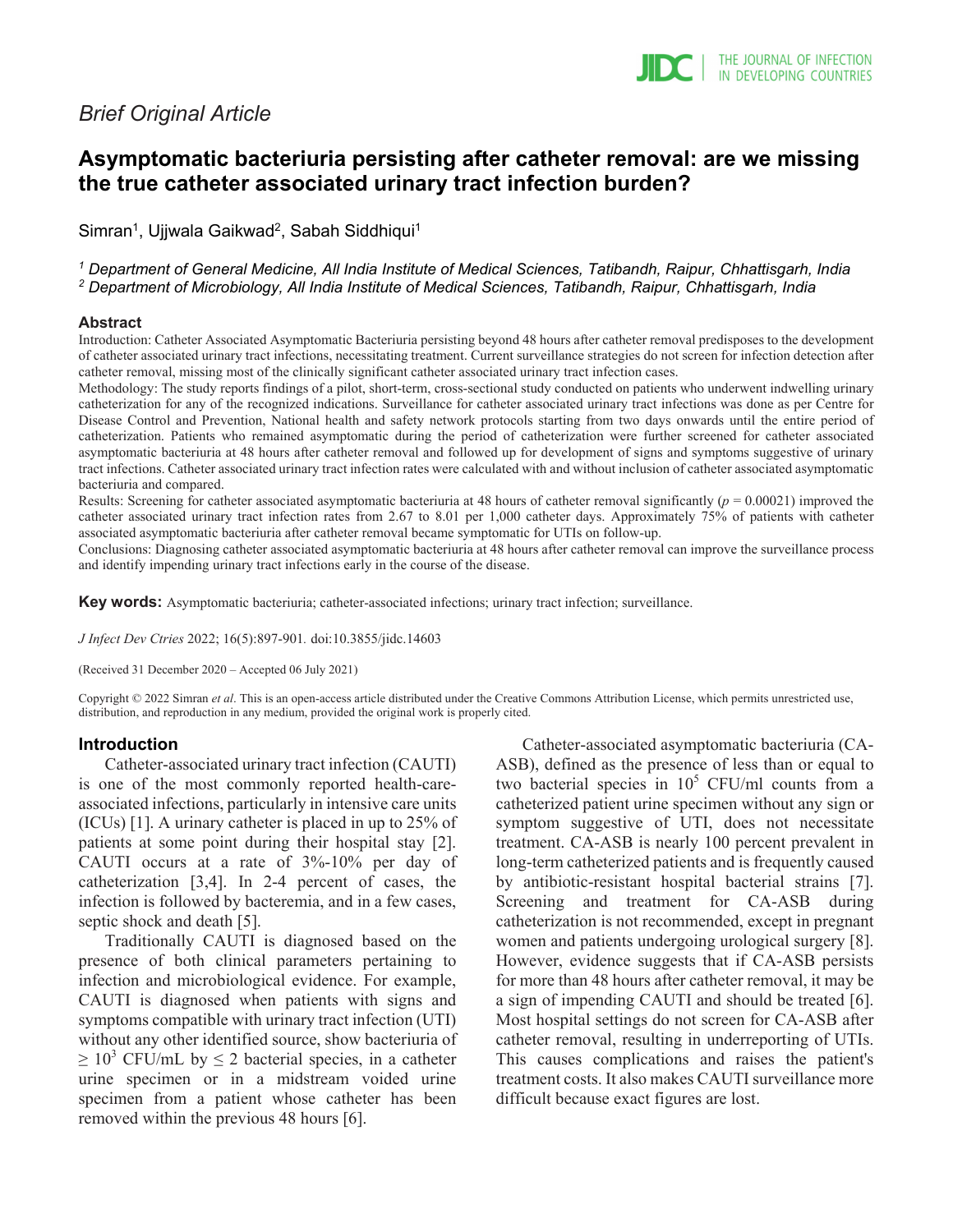Considering the above - mentioned complication and the scarcity of available literature on this topic, the purpose of this study is to determine the occurrence of clinically significant CA-ASB in previously catheterized patients at 48 hours after catheter removal, as well as its role in determining the actual CAUTI burden, in order to improve diagnostic and surveillance protocols.

## **Methodology**

The study reports the findings of a pilot, short-term, cross-sectional two-month study of conducted on patients admitted to intensive care unit and Medical wards at All India Institute of Medical Sciences, Raipur, Chhattisgarh, India, which is a tertiary care level hospital. Approval of Institutional Ethics Committee was taken prior to the study. The hospital has a functional hospital infection control programme, and the infection control team uses Centre for Disease Control and Prevention (CDC) National Health and Safety Network (NHSN) protocols to conduct regular surveillance of major health care associated infections (HAIs), including CAUTI [9]. The study was taken up as a small extension of the routine surveillance activity aimed at improving CAUTI detection rate for diagnostic and surveillance purposes.

The study included patients over the age of 14 who received short-term or long-term indwelling urinary catheterization for any of the recognized indications, with a minimum catheterization duration of 2 days. They were monitored for the duration of the catheterization and even after the catheter was removed for 48 hours. Those who expired during the study or were discharged orreferred to another hospital, as well as patients wholeft against medical advice with a catheter in place or soon after catheter removal were not included. The patients were screened for the presence of symptomatic bacteriuria, which was not secondary to or related to any other infective condition, from two days onward until the entire period of catheterization. Urine samples collected aseptically from the catheter of symptomatic patients [1] were cultured to identify catheter-associated significant bacteriuria (growth of  $\leq$ 2 types of organisms with count of  $\geq 10^3$  CFU/mL; henceforth referred as CA-SB). Asymptomatic catheterized patients were also analyzed for microbiological evidence of asymptomatic bacteremic CAUTI (ABUTI) from the available laboratory reports. Patients in whom catheter was removed while they were still hospitalized were further observed for development of symptoms like dysuria, urgency or frequency of urination. Clean, voided, mid-stream urine samples

were collected from such patients, irrespective of the presence or absence of symptoms at 48 hours after catheter removal and sent for bacterial culture to determine CA-ASB (growth of  $\leq$  2 types of organisms with count of  $\geq 10^5$  CFU/mL). The organisms were identified and tested for antibiotic susceptibility testing according to standard protocols. To describe briefly, the urine samples were cultured semi quantitatively on cysteine lactose electrolyte deficient (CLED ) medium with a standard loop technique [10]. The plates were incubated at 37 °C overnight and read on the next day. The colonies grown were counted for determination of significant count and processed further for bacterial/yeast identification using standard biochemical tests. The colonies of one or two types of organisms with count of  $\geq 10^5$  CFU/mL in a voided urine sample and count of  $\geq 10^3$  CFU/mL in the catheterized sample was considered as a significant count. The identified organisms were tested for antibiotic susceptibility testing according to CLSI guidelines [11]. After the sample was cultured, microscopic examination of wet films of uncentrifuged urine was performed to detect pyuria. Presence of  $\geq 5$ Pus cells/High power field was considered as significant pyuria.

Number of patients identified as having CA-SB and CA-ASB (as mentioned above) from four different patient locations were calculated along with the data on 'Patient days' and 'Catheter days' from each location. The CAUTI rates with and without the inclusion of CA-ASB were calculated as described below and compared. The statistical significance was analyzed using chi square test with *p* value of  $\leq 0.05$ .

CAUTI rate without inclusion of 
$$
CA - ASB = \frac{Total number of CAUTI(CA-ASB)}{Total number of Catherine of A} \tbinom{1}{1}
$$
  
\nCAUTI rate after inclusion of  $CA - ASB = \frac{Total number of AATT(No of CA-SB + clinicaly significant CA-ASB)}{Total number of Catherine A} \tbinom{2}{2}$ 

The patients with CA-ASB were further followed up until 15 days of catheter removal for the development of symptoms suggestive of UTI. The patients who were discharged from the hospital were contacted telephonically and in follow-up visits for history suggestive of UTI.

## **Results**

A total of 92 patients underwent indwelling urinary catheterization during the study period, of which only 21 patients were followed up for the entire duration of catheterization till 48 hours after catheter removal. Most of the catheterized patients (38.04%) were elderly (> 60 years), however, the median age of patients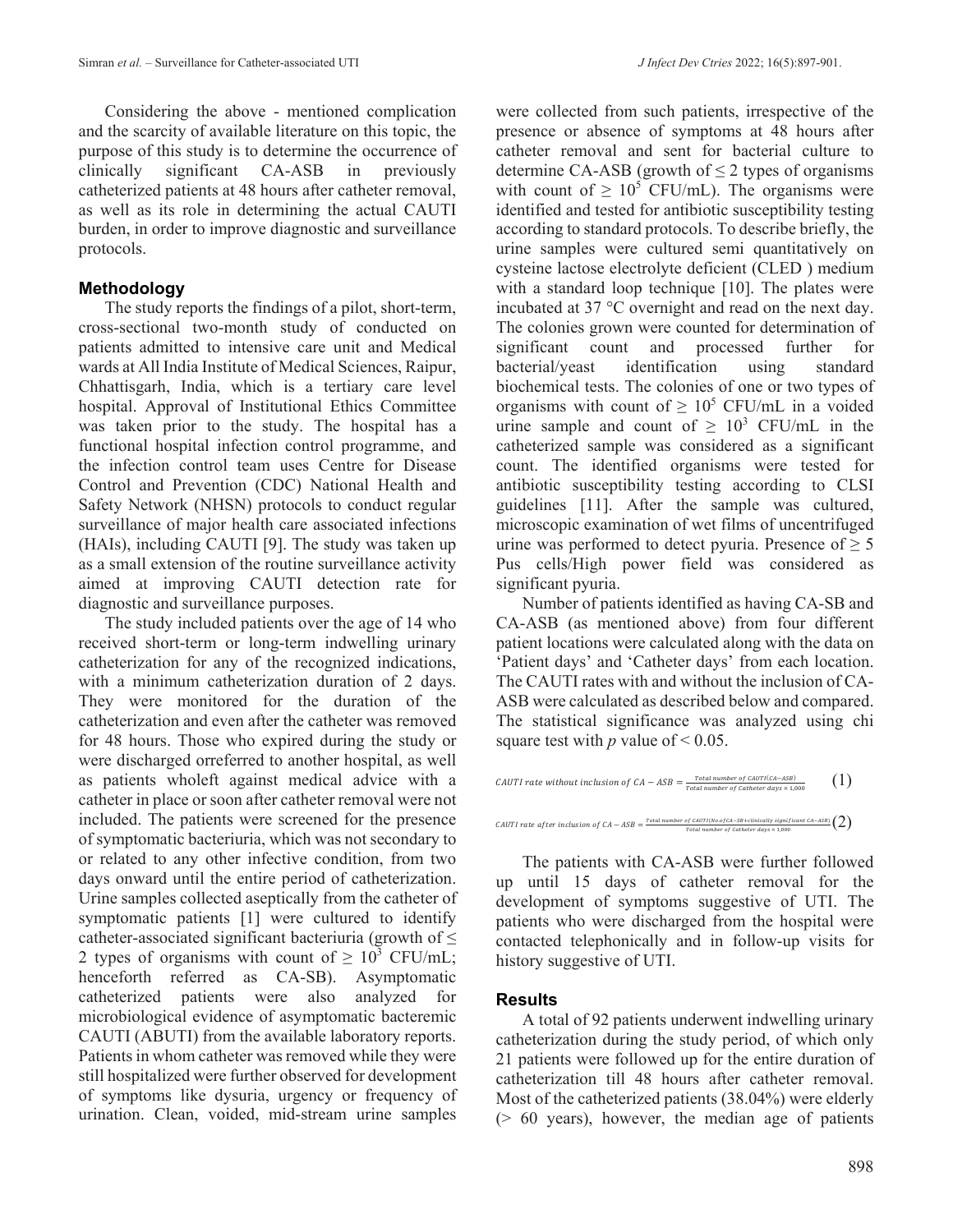undergoing catheterization was 48 years (SD  $\pm$  17.75). The number of male patients undergoing catheterization was higher (55.43%) than females (44.57%) ( $p =$ 0.477). The average duration of catheterization in all patients was 9.65 days (SD  $\pm$  4.71). Among the cohort of 21 patients who could be followed up, three patients developed symptoms (fever and hypotension, without any other identifiable cause) while catheter was *in situ*, and two out of which were confirmed as CA-SB. Remaining 18 patients who continued to be asymptomatic during the entire duration of catheterization till 48 hours after catheter removal revealed significant bacteriuria (CA-ASB) associated with pyuria in four patients. These patients showed pathogens like *Escherichia coli* (n = 2), *Enterococcus faecalis* (n = 1) and *Acinetobacter baumannii* along with *E. coli*  $(n = 1)$  in significant counts in urine culture. The isolates of *Escherichia coli* (sensitive only to carbapenems) and *Enterococcus faecalis* (sensitive only to vancomycin and linezolid) were multidrug resistant, while Acinetobacter was sensitive to most of the antibiotics tested.

On comparison of CAUTI rates in four patient locations (Table 1), maximum CAUTI incidences were reported from general medicine wards (ward 2 and 1) where device utilization ratio (DUR) was at the least. Interestingly, all the four cases of CAUTI diagnosed from these locations were cases of CA-ASB persisting beyond 48 hours. While locations where more critical patients, with higher device utilization were hospitalized (i.e. Medicine ICU and Trauma Emergency ward) had incidences of CA-SB only  $(n =$ 2).

Considering the standard method of CAUTI rate calculation (including only CA-SB), the overall CAUTI rates can be derived as 2.67 per 1,000 catheter days. However, after including CA-ASB cases in the surveillance data, the overall rate was increased to 8.01 per 1,000 catheter days. The difference obtained in the rates was statistically significant ( $p = 0.00021$ ).

## **Discussion**

Screening for CA-ASB that persists at any time after 48 hours from catheter removal is recommended but not widely practised, and is not well documented in the literature. The present study clearly demonstrated an increase in the CAUTI rate if CA-ASB persisting after catheter removal is included in the surveillance. The CAUTI rate of 2.67 per 1,000 days, reported in our study, owing to CA-SB only is equivalent or slightly higher than the CAUTI rates reported by other Indian studies[12,13] as well as that of the CDC/NHSN benchmark rate of 2.09 per 1,000 catheter days, and much lower than the INICC (International Nosocomial Infection Control Consortium) rate of 6.5 per 1,000 days [12]. However, the rate of 8.01 per 1,000 catheter days obtained after including CA-ASB in the current study was significantly ( $p = 0.05$ ) higher than the rates obtained and reported by all the preceding studies. This finding was not surprising given that none of the surveillance methods used in other countries screen for CA-ASB after catheter removal. In the ICUs of seven INICC-member hospitals in seven Indian cities [14], the overall infection rate for CAUTI was 1.41 per 1,000 catheter days, which is significantly lower than our study. Patients diagnosed with CA-ASB in our study were located in general wards, had an average duration of catheterization of 9.5 days (SD  $\pm$  4.8), and did not have serious illness. In contrast, both CA-SB patients were located in acute care and emergency settings and were moribund, with an average catheterization duration of 15 days (SD  $\pm$  1.41). The occurrence of significant bacteriuria in asymptomatic patients in the absence of significant risk factors such as increased catheterization duration, preexisting serious co-morbid conditions, and ICU stay raises the question of whether they should be labelled as having true infection. During

| Location        | Month  | Catheter<br>days | <b>DUR</b> | $CA-SB$<br>cases | $CA-ASB$<br>cases | <b>Total</b><br><b>CAUTI</b><br>cases | *CAUTI<br>Rate<br>without CA-<br><b>ASB</b> | *CAUTI<br><b>Rate with</b><br>$CA-ASB$ |
|-----------------|--------|------------------|------------|------------------|-------------------|---------------------------------------|---------------------------------------------|----------------------------------------|
| Medicine ICU    | July   | 117              | 0.92       | $\theta$         |                   |                                       |                                             |                                        |
|                 | August | 93               | 0.70       |                  |                   |                                       | 10.75                                       | 10.75                                  |
| Trauma and      | July   | 175              | 0.47       |                  |                   |                                       |                                             |                                        |
| Emergency ward  | August | 137              | 0.34       |                  |                   |                                       | 7.29                                        | 7.29                                   |
| Medicine ward 1 | July   | 47               | 0.09       |                  |                   |                                       |                                             | 21.27                                  |
|                 | August | 83               | 0.11       |                  |                   |                                       |                                             |                                        |
| Medicine ward 2 | July   | 45               | 0.08       |                  |                   |                                       |                                             | 22.22                                  |
|                 | August | 52               | 0.08       |                  |                   |                                       |                                             | 38.46                                  |
| <b>TOTAL</b>    |        | 749              | 0.21       |                  |                   |                                       | 2.67                                        | 8.01                                   |

**Table 1.** Distribution of CAUTI cases and calculated rates.

\* CAUTI Rates were expressed per 1000 catheter days. DUR = Device utilization ratio.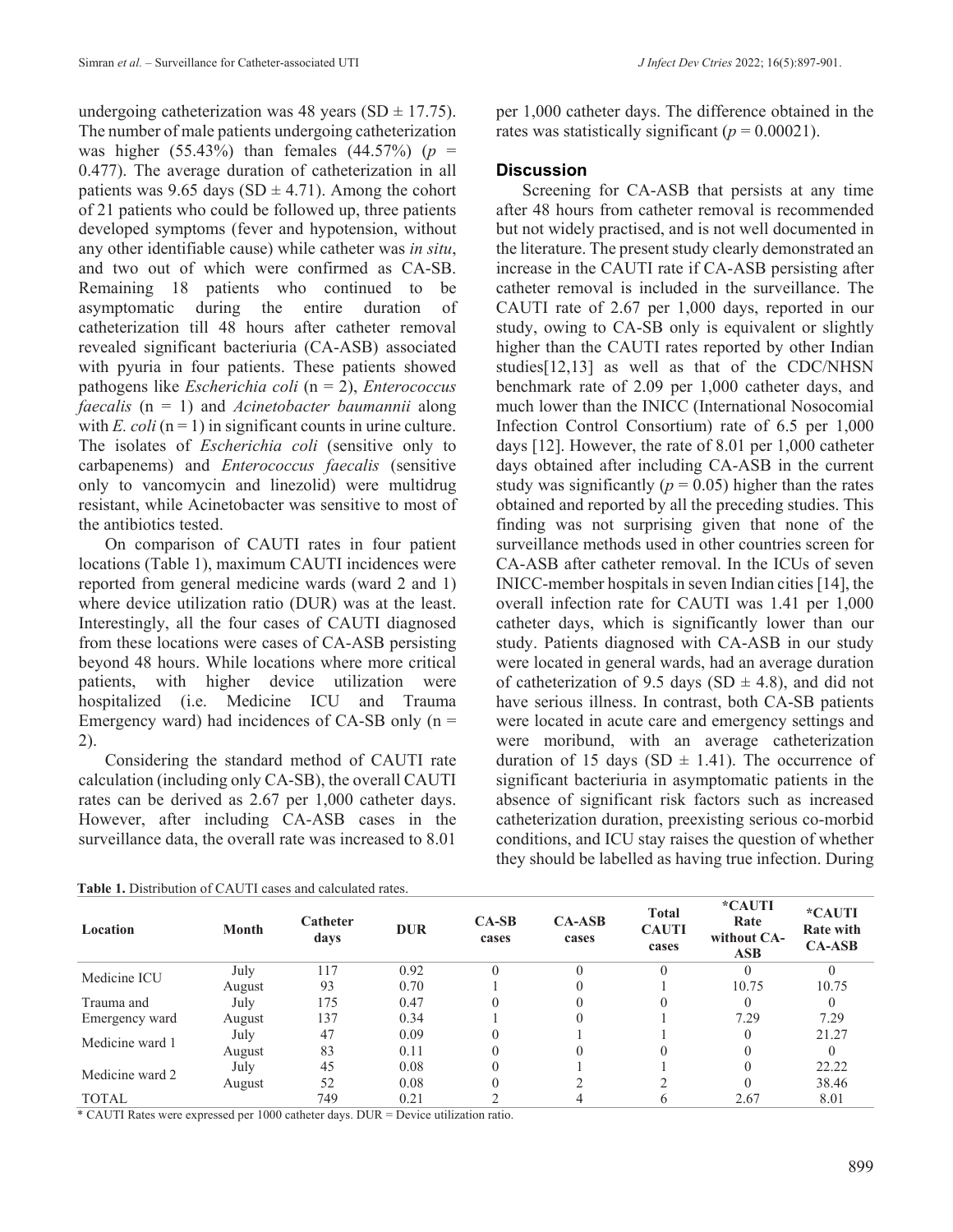their follow-up, however, three patients out of four (75%) who had significant bacteriuria developed clinically significant UTI, necessitating medical attention. They were successfully treated with the antimicrobials. Harding *et al*. (1991) [15], in a prospective, randomized, placebo-controlled trial of antimicrobial treatment for CA-ASB persisting at 48 hours after short-term catheter removal in hospitalized women, concluded that asymptomatic bacteriuria after short-term catheter use frequently becomes symptomatic and should be treated. The study reported significantly improved microbiologic and clinical outcomes at 14 days in treated women. Based on this observation, in our study we followed up the CA-ASB patients for 14 days after catheter removal. However, more studies with larger cohort of male as well as female patients are needed to prove or disprove the association of CA-ASB with the development of clinical signs and symptoms on follow-up.

Another factor that may have led to such patients being labelled as "asymptomatic" during and after catheter removal despite having significant bacteriuria is the nonspecific nature of common UTI symptoms, such as fever, which can be easily attributed to other infective causes. Failure to associate this important symptom with a possible UTI may have resulted in health care providers being hesitant to order urine cultures in such patients at the appropriate time. Based on the aforementioned observation, the question of whether we should screen for CA-ASB during catheter removal remains unanswered. The IDSA guidelines [6] recommend (Level of recommendation - C-I) treating asymptomatic bacteriuria at catheter removal (CA-ASB that persists after 48 hours of short-term indwelling catheter removal) in "women" because such patients are at risk of subsequent CAUTI. However, there is insufficient evidence to recommend screening for CA-ASB in all women at catheter removal. Similarly, there are few studies that support screening for and treatment of CA-ASB during catheter removal in "men." In our study, we attempted to screen for CA-ASB in both men and women at catheter removal in order to generate evidence to support the preceding statement. Expectedly, our study found CA-ASB in four (19.04 percent) of 21 patients at catheter removal, three of whom were females and one of whom was male. However, the study experienced a significant drop in the number of study participants for a variety of reasons, limiting the cohort for analysis and limiting our ability to draw significant conclusions. Other limitations included the short duration of the study and

the non - inclusion of patients from other indoor settings with surgical patients.

## **Conclusions**

Screening for CA-ASB, 48 hours after catheter removal not only improved CAUTI detection rates significantly, but also aided in the early detection of impending UTI. The study provides an insight to undertake future studies on larger cohort of patients which can help in devising improved diagnostic and surveillance strategies to include asymptomatic but clinically significant catheter-associated bacteriuria.

## **Acknowledgements**

The authors acknowledge the Indian Council of Medical Research (ICMR), New Delhi, India, for considering the project for approval under the ICMR short-term studentship project for the year 2018-19.

The authors acknowledge the help extended by Mr. Nithin Varghese (Infection Control Nurse) in data collection and technical staff of the department of Microbiology for their assistance in laboratory processing of samples.

### **References**

- World Health Organization (WHO) (2002) Prevention of hospital-acquired infections: a practical guide 2nd Edition. Available: https://apps.who.int/iris/handle/10665/67350. Accessed 15 September 2019.
- 2. Jarvis WR, Bennett JV (2014) Bennett Et Brachman's Hospital Infections, 6th edition. Philadelphia (USA): Lipincott William Et Wilkins, Wolters Kluwer.
- 3. Warren JW (2001) Catheter-associated urinary tract infection. Int J Antimicrob Agents 17: 299-303.
- 4. Maki DG, Tambyah PA (2001) Engineering out the risk for infection with urinary catheters. Emerg Infect Dis 7: 342-347.
- 5. Stamm WE (1991) Catheter-associated UTI: epidemiology, pathogenesis and prevention. Am J Med 91: 65S-71S.
- 6. Hootan TM, Bradley SF, Cardenas DD, Colgan R, Geerlings SE, Rice JC, Saint S, Schaeffer AJ, Tambyah PA, Tenke P, Nicolle LE (2010) Diagnosis, prevention, and treatment of catheter-associated urinary tract infection in adults: 2009 international clinical practice guidelines from the infectious diseases society of America. Clin Infect Dis 50: 625-663.
- 7. Nicolle LE (2016) The paradigm shift to non-treatment of asymptomatic bacteriuria. Pathogens 5: 38.
- 8. Nicolle LE, Bradley S, Colgan R, Rice JC, Schaeffer A, Hooton TM, Infectious Diseases Society of America; American Society of Nephrology; American Geriatric Society (2005). Infectious Diseases Society of America guidelines for the diagnosis and treatment of asymptomatic bacteriuria in adults. Clin Infect Dis 40: 643-654. Erratum in: Clin Infect Dis 40: 1556.
- 9. Centers for Disease Control and Prevention (CDC) (2018). Urinary tract infection (Catheter-associated urinary tract infection [CAUTI] and non-catheter- associated- urinary tract infection [UTI] events. Available: